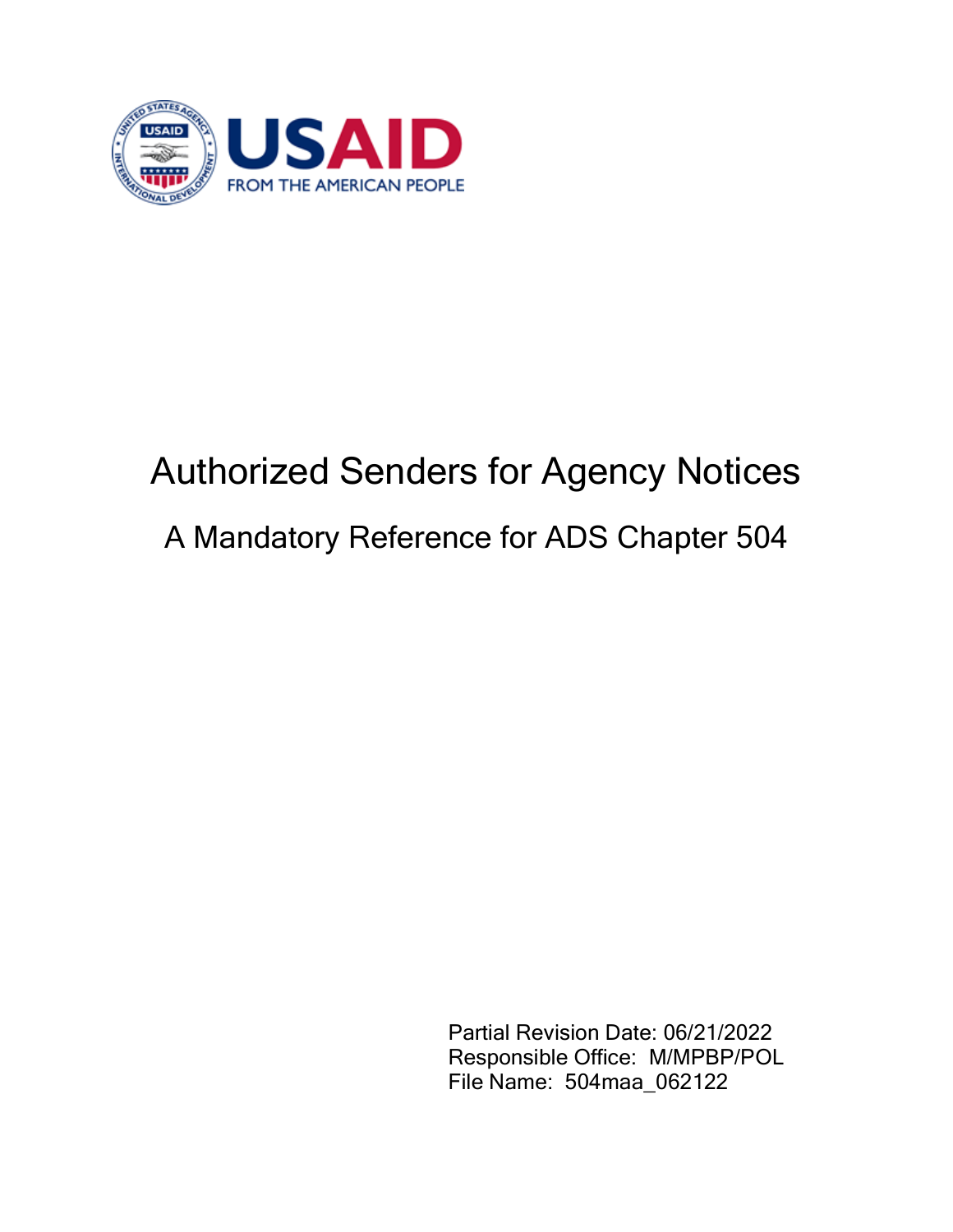## **Authorized Senders for Agency Notices**

This mandatory reference lists those individuals within USAID who are authorized to submit Agency Notices. Please use the Notice Generator application found at<https://notices.usaid.gov/> to format your Notice. For questions, contact the Notice Mailbox at [nmailbox@usaid.gov.](mailto:nmailbox@usaid.gov)

| <b>ES</b> | <b>Executive Secretariat</b>                                    |
|-----------|-----------------------------------------------------------------|
|           | All of the following Senders have Executive Message capability: |
|           | <b>Tahmel Ballard</b>                                           |
|           | <b>Brooke Ballengee</b>                                         |
|           | <b>Edmund Beckett</b>                                           |
|           | <b>Brianna Beiler</b>                                           |
|           | Jeremy Bernton                                                  |
|           | Desmond Bright-Davies                                           |
|           | Samuel Callaghan                                                |
|           | Diandrea Campbell                                               |
|           | <b>Erica Carr</b>                                               |
|           | Natalia Castillo                                                |
|           | LaJuan Clark                                                    |
|           | Jeannean Dunn                                                   |
|           | Amy Forden                                                      |
|           | Karen Franchois                                                 |
|           | Jennifer Hurley                                                 |
|           | Evelyn Jones                                                    |
|           | <b>Clifton Kenon</b>                                            |
|           | Deborah Kuhn Forfa                                              |
|           | <b>KC McConnell</b>                                             |
|           | Dan McDonald                                                    |
|           | Stephen Nordin                                                  |
|           | Nour Nsouli                                                     |
|           | <b>Madison Parse</b>                                            |
|           | Elizabeth Raymakers                                             |
|           | <b>Bradley Routh</b>                                            |
|           | Cynthia Scott-Hill                                              |
|           | Annie Tulann                                                    |
|           | Eric Watson                                                     |
|           | Keeley Williams                                                 |
|           |                                                                 |
| GC        | <b>Office of the General Counsel</b>                            |
|           | Michael Baca                                                    |
|           | <b>Kimberly Minor</b>                                           |
|           | <b>Scarlet Walker</b>                                           |
|           |                                                                 |

*Text highlighted in yellow indicates that the material is new or substantively revised.*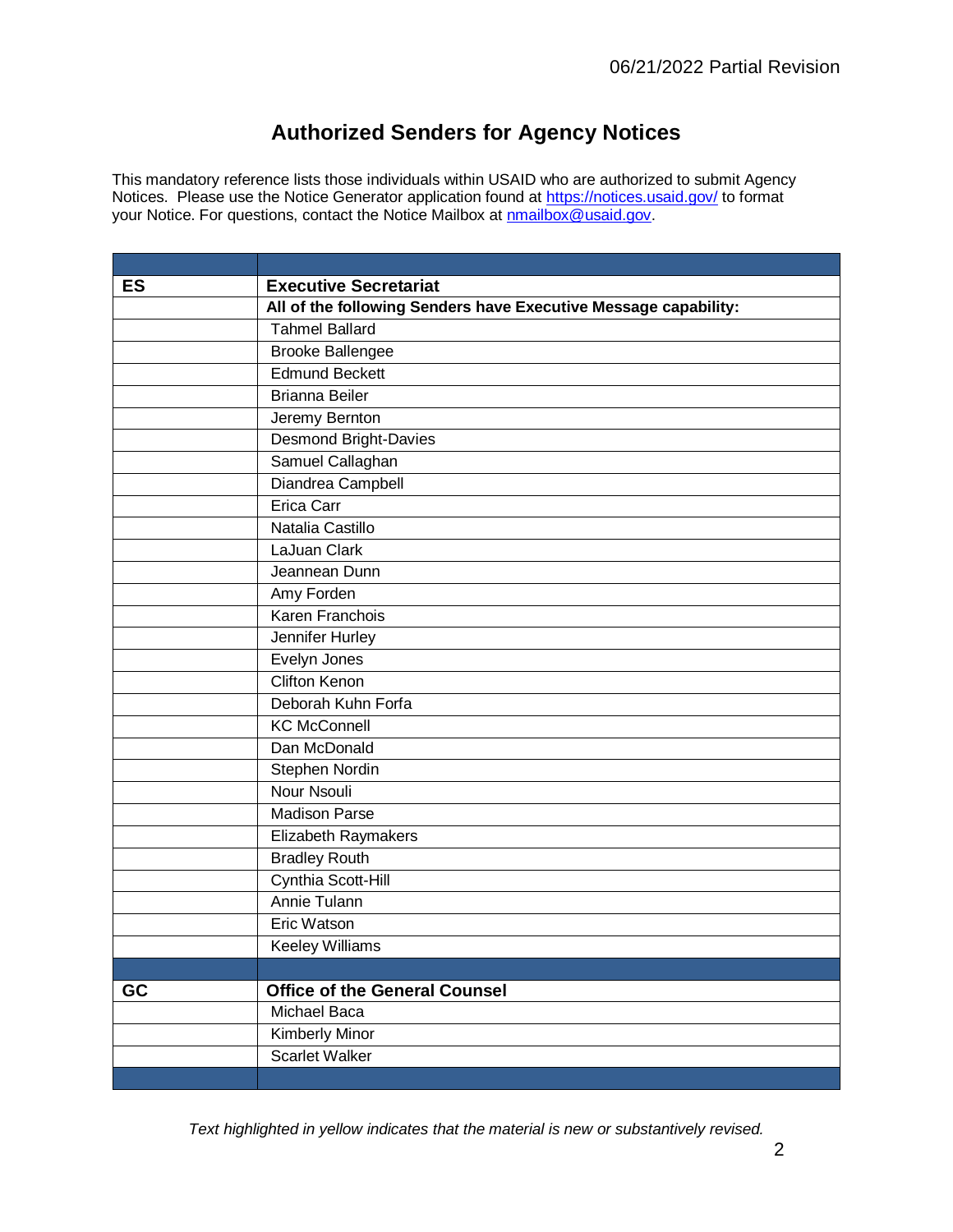| <b>HCTM</b> | <b>Human Capital and Talent Management</b>          |
|-------------|-----------------------------------------------------|
|             | Deborah Allen-LaSalle                               |
|             | Joel Alvarez                                        |
|             | Ashleigh Appel                                      |
|             | Jeffery Anoka                                       |
|             | Kendra Blackwell                                    |
|             | George Booth                                        |
|             | Angel Brownawell (Executive Message Capability)     |
|             | <b>Lisa Burnett</b>                                 |
|             | <b>Kimberly Carter</b>                              |
|             | <b>Kimberly Castillo</b>                            |
|             | Rosa Clark                                          |
|             | Olivia Claxton                                      |
|             | Robert Clemmon                                      |
|             | <b>Candice Coates</b>                               |
|             | James Contreras                                     |
|             | Rory Donohoe                                        |
|             | Nancy Durosseau (Executive Message Capability)      |
|             | Marvol Edmonds                                      |
|             | Denise Erskine-Meusa (Executive Message Capability) |
|             | <b>Sherri Fennell</b>                               |
|             | Nicholas Gottlieb (Executive Message Capability)    |
|             | Melissa Gutierrez                                   |
|             | Dorothy Hawkins                                     |
|             | <b>Theresa Herscowitz</b>                           |
|             | DeShanta Hinton                                     |
|             | James Imler                                         |
|             | Necilia Jones                                       |
|             | Alexis Joyner Harris                                |
|             | Latoyia LaCapra                                     |
|             | Hassina Kazem                                       |
|             | Gahee Kim                                           |
|             | Martha Lappin                                       |
|             | Joseph Laster                                       |
|             | Marcus McCoy                                        |
|             | Deborah Melton                                      |
|             | Victoria Mends-Cole (Executive Message Capability)  |
|             | Kerry Monaghan-Hogler                               |
|             | Yonas Ogbe                                          |
|             | Christina Pacunas                                   |
|             | Deborah Partington                                  |
|             | Antonio Phillips                                    |
|             | Alicia Pierson                                      |
|             | Lisa Pittman                                        |
|             | Yolanda Reid                                        |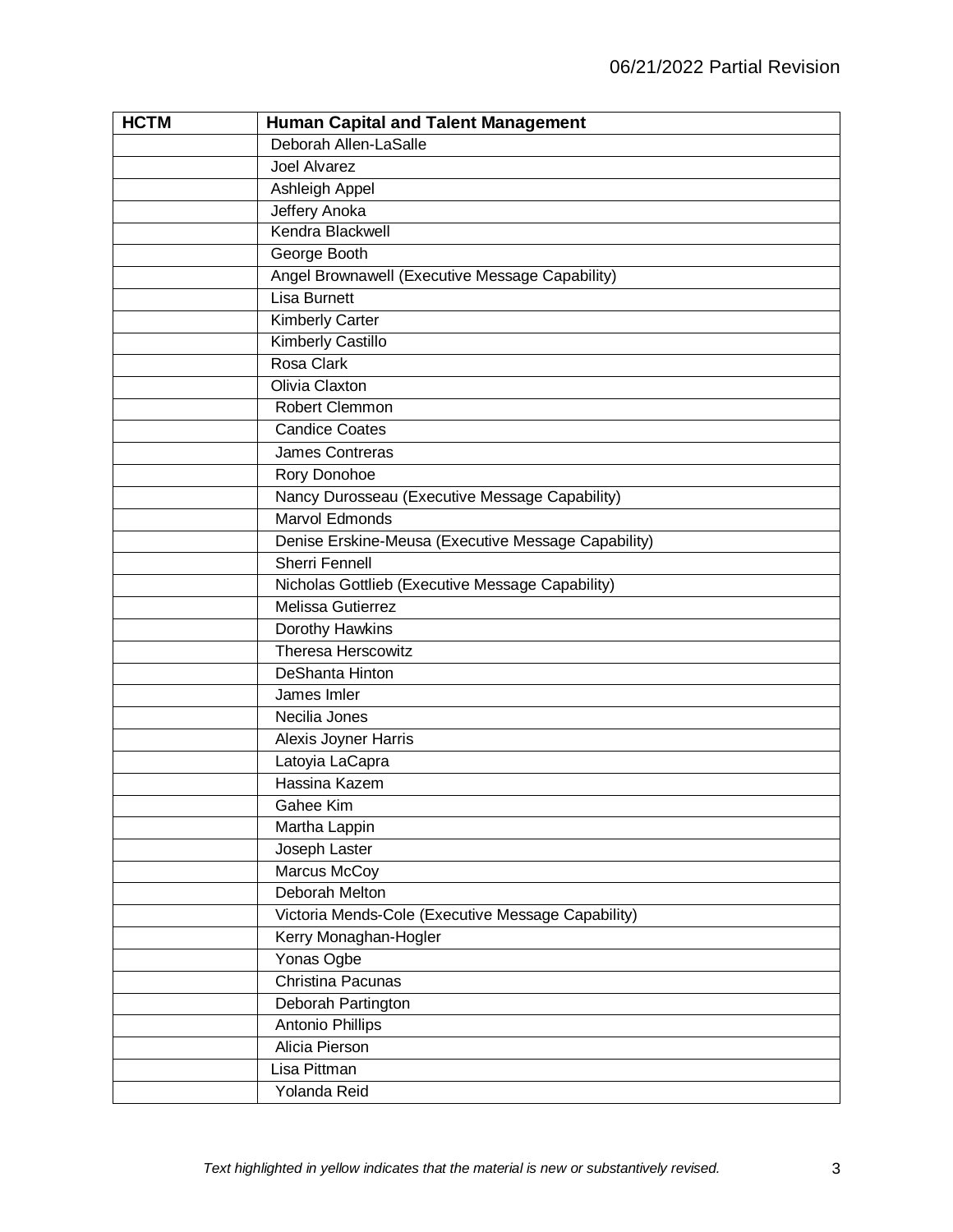|             | <b>Evangeline Reyes</b>                         |
|-------------|-------------------------------------------------|
|             | Cidra Robinson                                  |
|             | Stephanie Robinson                              |
|             | Monika Rosier (Executive Message)               |
|             | <b>Kiviette Ross</b>                            |
|             | William Seabreeze                               |
|             | Jamia Smith                                     |
|             | Sherinette Solomon                              |
|             | Johanne St. Leger                               |
|             | Nikko Stevens                                   |
|             | Jessica Stokely                                 |
|             | Reggie Tabron                                   |
|             | Wanda Taylor                                    |
|             | Towanna Thomas                                  |
|             | <b>Karen Tinker</b>                             |
|             | Lena Travers                                    |
|             | <b>Carol Tucker</b>                             |
|             | <b>Kathryn Viguerie</b>                         |
|             | Ebony Washington                                |
|             | Saayeedah Williams                              |
|             | Felicia Wilson Young                            |
|             | <b>Qin Winters</b>                              |
|             | <b>Melanie Wyche</b>                            |
|             | Adalberto Zapata-Rivera                         |
|             | <b>Dinah Zeltser</b>                            |
|             |                                                 |
| <b>BRM</b>  | <b>Office of Budget and Resource Management</b> |
|             | Gloria Bognin                                   |
|             |                                                 |
| <b>RFS</b>  | <b>Bureau for Resilience and Food Security</b>  |
|             | <b>Marcus Dinkins</b>                           |
|             | <b>Adriane Freeland</b>                         |
|             | Deborah Hymes                                   |
|             | Dana Jenkins                                    |
|             | Margaret Lewis                                  |
|             | <b>Ernest Pilllips</b>                          |
|             | Erica Tabron                                    |
|             | Sylvia Wimbley                                  |
|             |                                                 |
| <b>OCRD</b> | <b>Office of Civil Rights and Diversity</b>     |
|             | Rahwa Fessehatzion                              |
|             | Kamisha Kellam                                  |
|             | Kiona Owens                                     |
|             | Angela Russell                                  |
|             | Natalie Simpson                                 |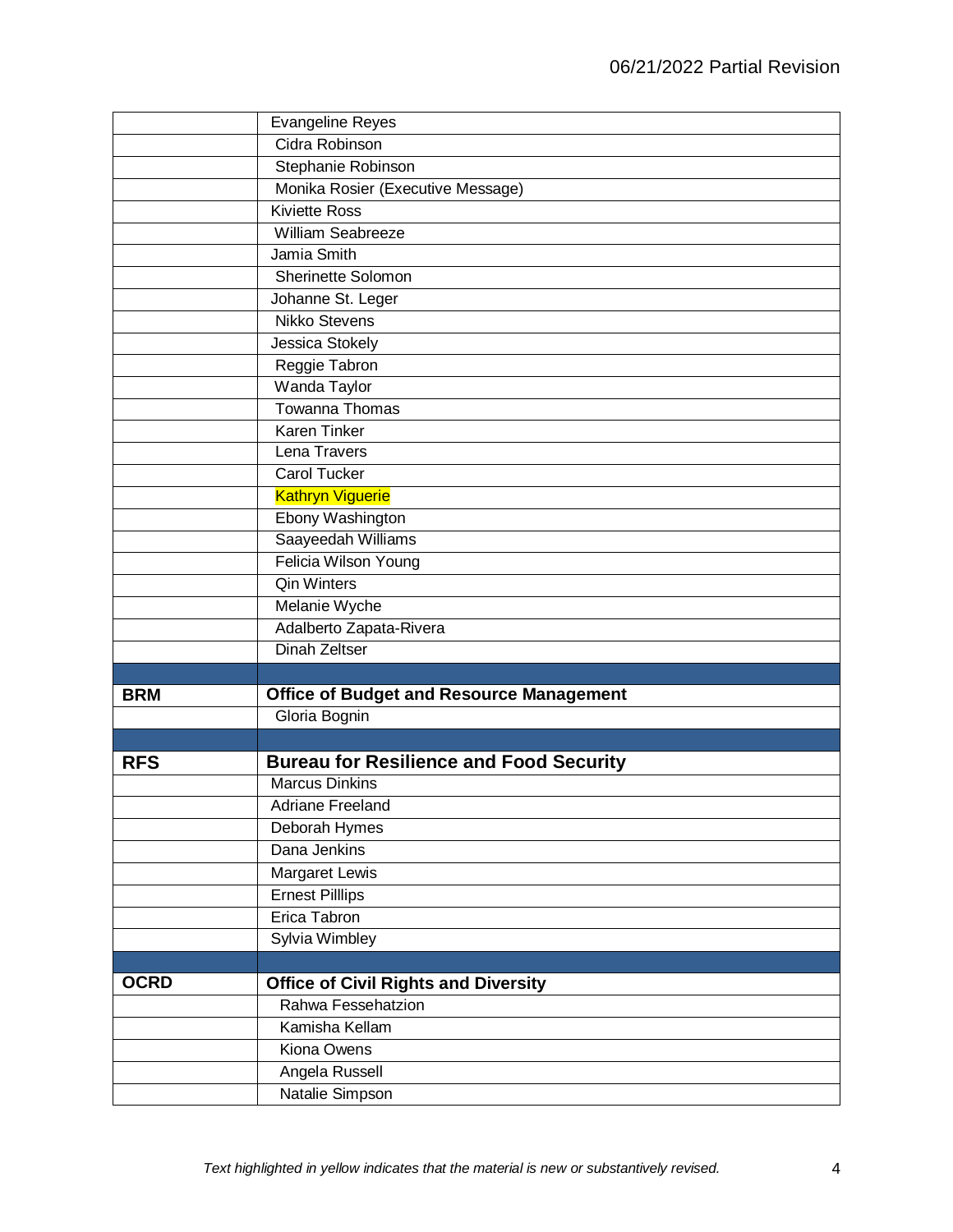| <b>OIG</b>   | <b>Office of the Inspector General</b>                                                           |
|--------------|--------------------------------------------------------------------------------------------------|
|              | <b>Jason Carroll</b>                                                                             |
|              | Pamela Gee                                                                                       |
|              | Antonio Guzman                                                                                   |
|              | Pariss Kennedy                                                                                   |
|              | Liuba Lockhart                                                                                   |
|              | Maybelline Soto-Souffrontt                                                                       |
|              | <b>Gilbert Traore</b>                                                                            |
|              | Delisia Utley                                                                                    |
|              |                                                                                                  |
| <b>OSDBU</b> | <b>Office of Small and Disadvantaged Business Utilization/Minority</b><br><b>Resource Center</b> |
|              | <b>Edward Encarnacion</b>                                                                        |
|              | Margaret Hunt                                                                                    |
|              |                                                                                                  |
| <b>SEC</b>   | <b>Office of Security</b>                                                                        |
|              | Tajuana Brown (Executive Message Capability)                                                     |
|              | <b>Patrick Butler</b>                                                                            |
|              | <b>Tracy Hembry</b>                                                                              |
|              | Kay Fisher                                                                                       |
|              | Sade Samuels                                                                                     |
|              | Jenifer Sanderson                                                                                |
|              |                                                                                                  |
| <b>CPS</b>   | <b>Bureau for Conflict Prevention and Stabilization</b>                                          |
|              | Avis K. Brown                                                                                    |
|              | <b>Tiffany Lipford</b>                                                                           |
|              | Gabrielle Pacana                                                                                 |
|              | <b>Trisa Savoy</b>                                                                               |
|              | Carol Young                                                                                      |
|              |                                                                                                  |
| <b>BHA</b>   | <b>Bureau for Humanitarian Assistance</b>                                                        |
|              | <b>Carter Allen</b>                                                                              |
|              | Kendra DeLarge                                                                                   |
|              | Ramata Diakite                                                                                   |
|              | Edith Koumbairia-Thomas                                                                          |
|              | Ileana Martinez                                                                                  |
|              | <b>Heather McGonagle</b>                                                                         |
|              | Danielle Mutone-Smith                                                                            |
|              | Joanna Naranjo                                                                                   |
|              | Aimee Perdomo                                                                                    |
|              | Hélène Pouga                                                                                     |
|              | LaTany Thornton                                                                                  |
|              |                                                                                                  |
| <b>DDI</b>   | Bureau for Development, Democracy, and Innovation                                                |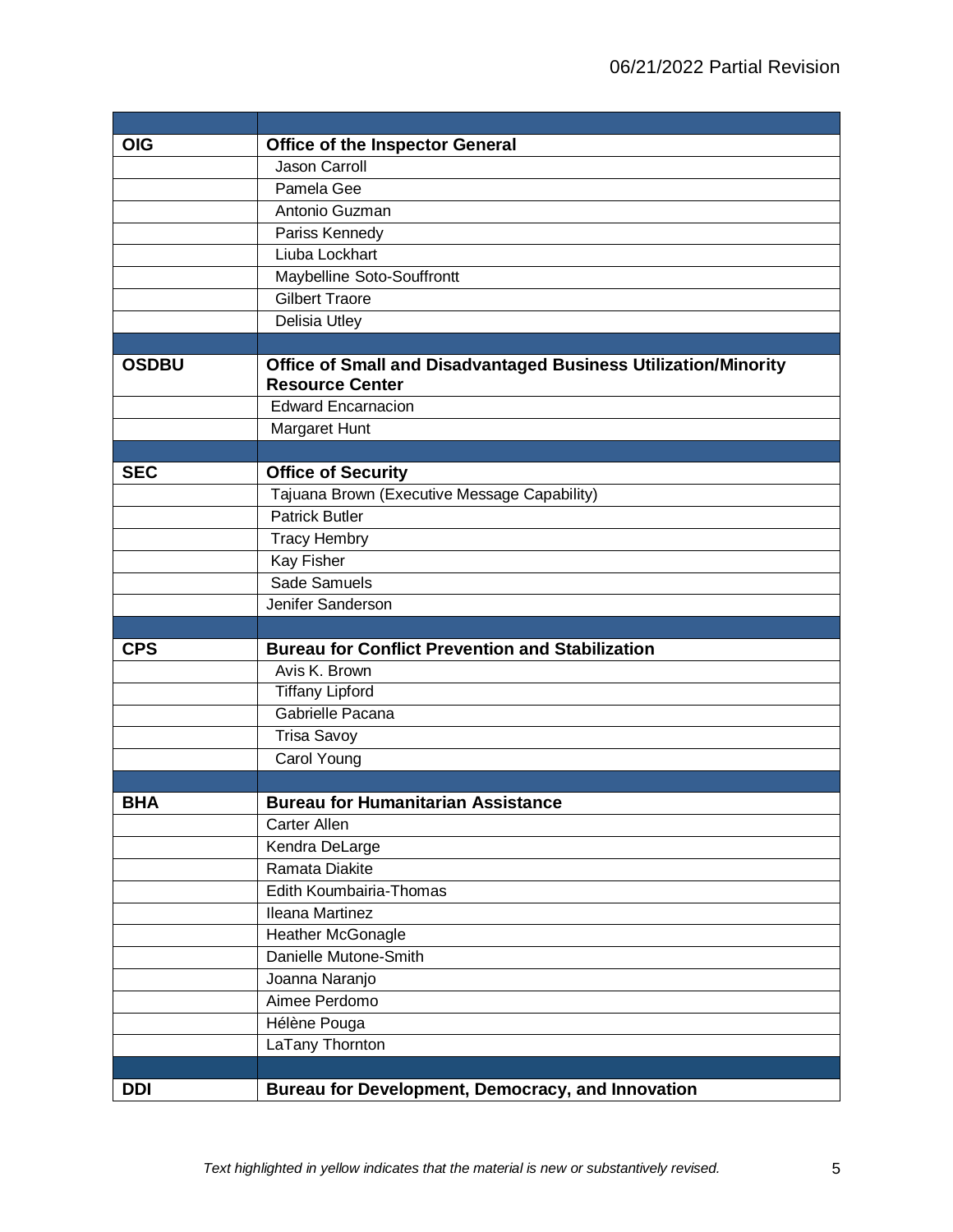|              | Lutgarda Alejandrino                                    |
|--------------|---------------------------------------------------------|
|              | Khadija Collins                                         |
|              | <b>Marcelle Davis</b>                                   |
|              | Armani Hudson                                           |
|              | Jovan King                                              |
|              | Devender Kumar                                          |
|              | Abigail Love                                            |
|              | <b>Shari Morris</b>                                     |
|              | Georgette Penn                                          |
|              | Michelle Walker                                         |
|              |                                                         |
| <b>FA</b>    | <b>Bureau for Foreign Assistance</b>                    |
|              | Avon Bowe                                               |
|              | Tonya Makle                                             |
|              | Luisa Moran                                             |
|              |                                                         |
| GH           | <b>Bureau for Global Health</b>                         |
|              | <b>Justin Betts</b>                                     |
|              | <b>Brian Casey</b>                                      |
|              | Dawn Freeman                                            |
|              | Ramon Hamilton                                          |
|              | Michelle Johnson                                        |
|              | <b>Tiara King</b>                                       |
|              | Marie Mcleod                                            |
|              | Antanya Moses                                           |
|              | <b>Rustam Ushurov</b>                                   |
|              | Lance Vanlewen                                          |
|              | Eddie Velasquez                                         |
|              |                                                         |
| <b>LPA</b>   | <b>Bureau for Legislative and Public Affairs</b>        |
|              | <b>Bonnie Carlson</b>                                   |
|              | Katherine Magalif                                       |
|              | Casey Redmon (Executive Message capability)             |
|              | Lee Walter (Executive Message capability)               |
|              | Marquita Wise (Executive Message capability)            |
|              |                                                         |
| M            | <b>Management</b>                                       |
|              | Tarita Bennett (CCS)                                    |
|              | Nicholas Enrich (CCS)                                   |
|              | Dave Kidney (CCS) (Executive Message capability)        |
|              | <b>Eric Wagner (CCS) (Executive Message capability)</b> |
| <b>M/CFO</b> | <b>Office of the Chief Financial Officer</b>            |
|              | Melissa Jackson                                         |
|              | Kent Kuyumjian                                          |
|              | Reginald Mitchell (Executive Message capability)        |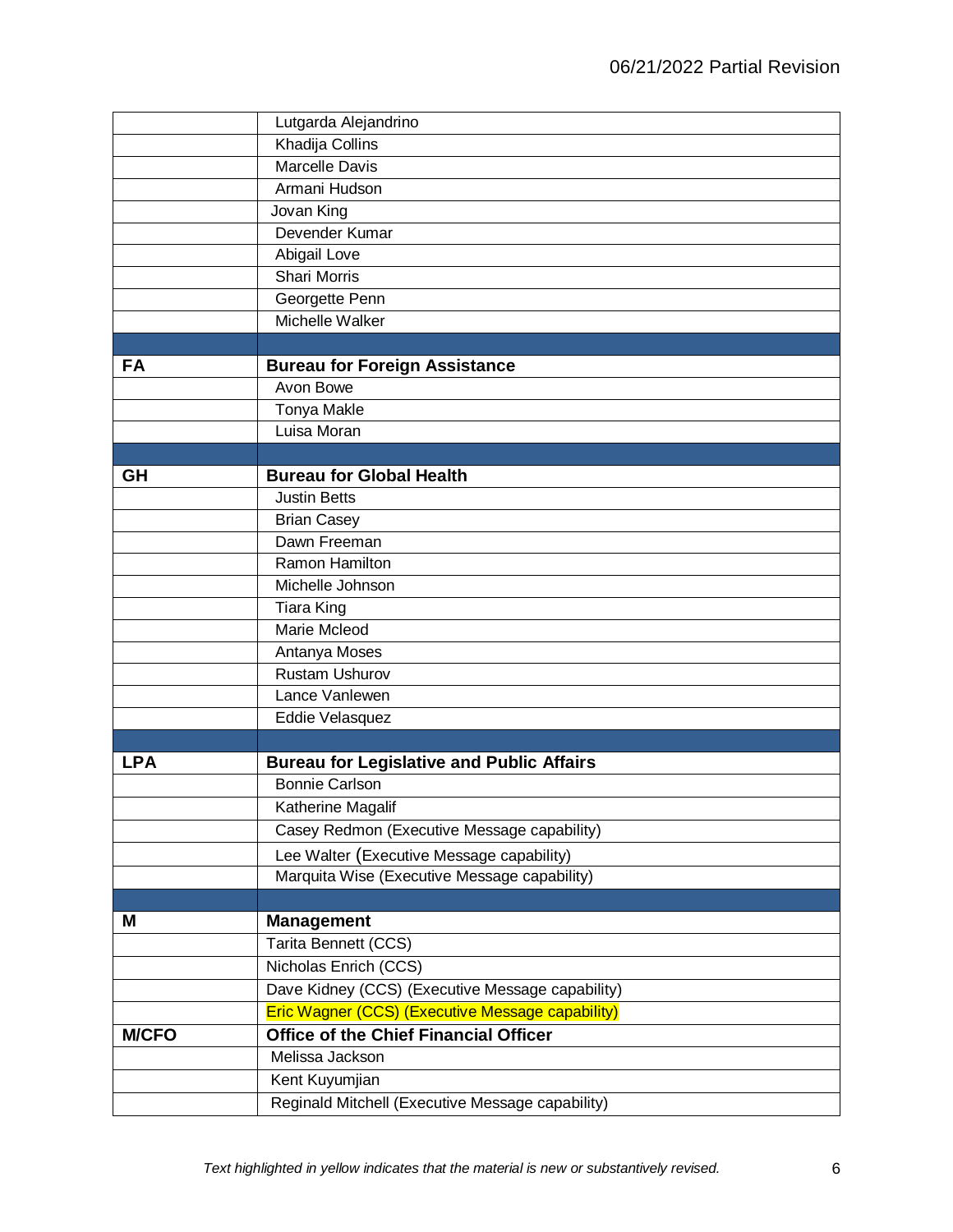|               | Jocelyn Rodriguez                                              |
|---------------|----------------------------------------------------------------|
|               | <b>Diane Travis</b>                                            |
| <b>M/CIO</b>  | <b>Office of the Chief Information Officer</b>                 |
|               | Sharon Byrd                                                    |
|               | Michael Forcina                                                |
|               | William Morgan                                                 |
| <b>M/MPBP</b> | Office of Management Policy, Budget and Performance            |
|               | Colleen Allen (Executive Message capability)                   |
|               | Erin Brown                                                     |
|               | Corey Croom                                                    |
|               | Sonise Crowe                                                   |
|               | Sandra Malone-Gilmer                                           |
|               | Carissa Page (Executive Message capability)                    |
|               | Susan Radford                                                  |
|               | <b>Sharonne Williams</b>                                       |
| <b>M/MS</b>   | <b>Office of Management Services</b>                           |
|               | Emory Fristoe (Executive Message capability)                   |
|               | <b>Kenneth Hawkins</b>                                         |
|               | Steve Lowery (Executive Message capability)                    |
|               | Christopher Orbits (Executive Message capability)              |
|               | <b>Everton Palmer</b>                                          |
|               | Katrina Riley-Sawyer                                           |
|               | Alecia Sillah                                                  |
|               | <b>Taniesha Tolbert</b><br>Michele Williams                    |
| <b>M/OAA</b>  |                                                                |
|               | <b>Office of Acquisition and Assistance</b><br>Matthew Johnson |
|               |                                                                |
|               | Angela McKay                                                   |
|               | Ashlee Tuck                                                    |
|               | Patricia Yates                                                 |
|               |                                                                |
| <b>PPL</b>    | <b>Bureau of Policy, Planning and Learning</b>                 |
|               | Nailah Allen                                                   |
|               | <b>Tiara Barnes</b>                                            |
|               | Barclay Bryan                                                  |
|               | <b>Tiffany Ditzel</b>                                          |
|               | <b>Christine Gleichert</b>                                     |
|               | Mariama Keita                                                  |
|               | Olivia Lieberthal                                              |
|               | Maria Marigliano                                               |
|               | Monique McGill                                                 |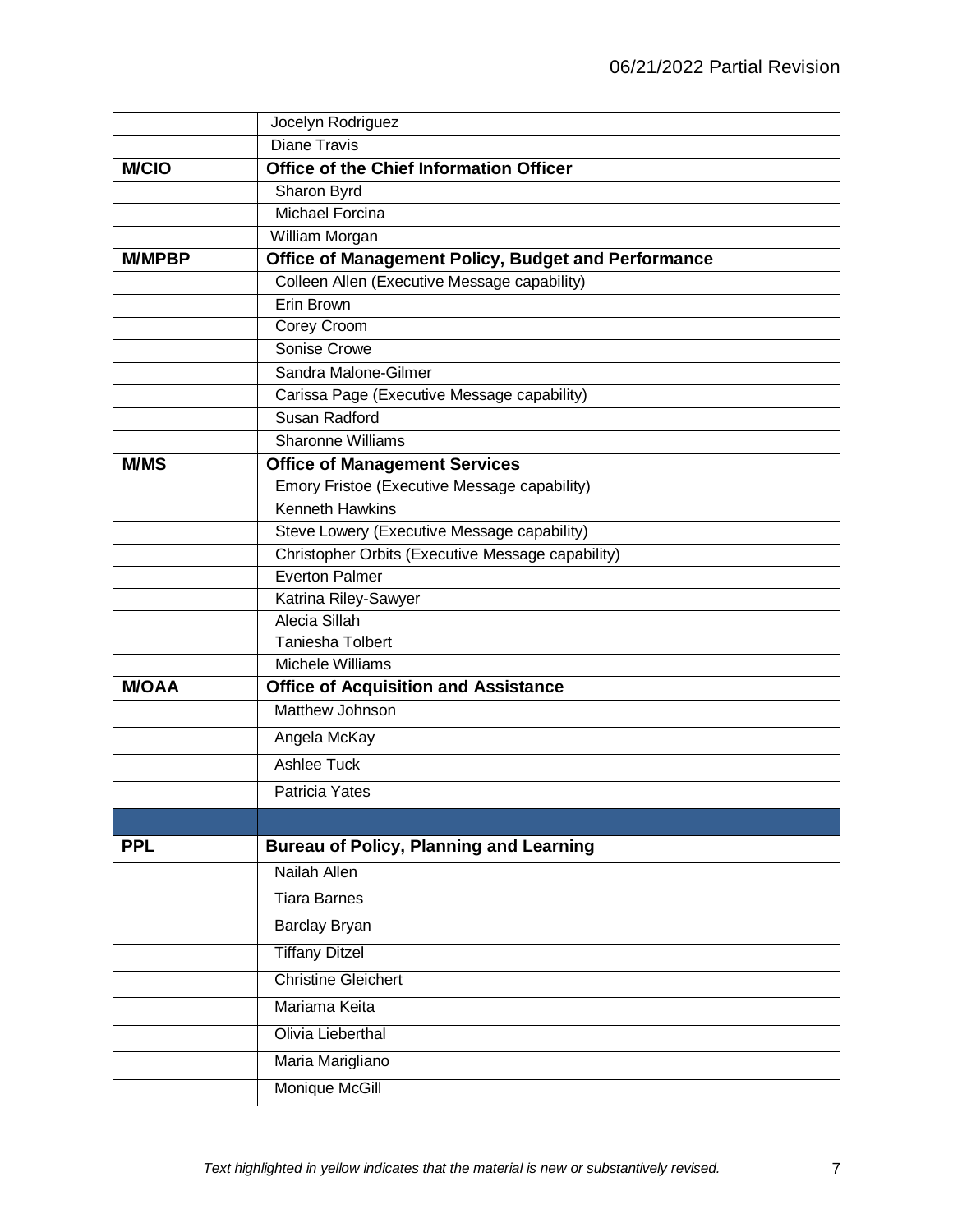|             | <b>Brittany Mills</b>                             |
|-------------|---------------------------------------------------|
|             | Mirielle Pyram                                    |
|             | <b>Christopher Teed</b>                           |
|             | Carletta "Che" Walker                             |
|             | <b>Heather Wilson</b>                             |
|             |                                                   |
|             | <b>REGIONAL BUREAUS</b>                           |
| <b>AFR</b>  | <b>Bureau for Africa</b>                          |
|             | Peter Blaes                                       |
|             | <b>Tasha Blount</b>                               |
|             | Monica Cambrel                                    |
|             | Tamika Holt-May                                   |
|             | Dwayne Moore                                      |
|             | <b>Yvette Moore</b>                               |
|             | Lucrecia Roman                                    |
|             | Kimberly Sais                                     |
|             | <b>Rochelle Sales</b>                             |
|             | Marlicee Shorter                                  |
|             | Antoine Whitby                                    |
|             | Angela Williams-Bostic                            |
| <b>ASIA</b> | <b>Bureau for Asia</b>                            |
|             | Eleese Bohannon-Scott                             |
|             | Monica Boyd                                       |
|             | Josephine Coleman                                 |
|             | Diego Foronda                                     |
|             | <b>Brittany Gates</b>                             |
|             | Rizwana Khan                                      |
|             | Cynthia Leach                                     |
|             | Stephanie Minor                                   |
|             | Veronica Miskowski                                |
|             | Toni Reddish                                      |
|             | <b>Candace Smith</b>                              |
|             | <b>Edward Thomas</b>                              |
|             | Robyn Toles                                       |
|             | Leslie Vaughn                                     |
| <b>ME</b>   | <b>Bureau for Middle East</b>                     |
|             | Abid Amanyaar                                     |
|             | <b>Belinda Burroughs</b><br><b>Emilio Estevez</b> |
|             | Ahmad Farhad Ghani                                |
|             |                                                   |
|             | <b>Tsatsu Fiadjoe</b>                             |
|             | Latonya Gray                                      |
|             | April Higgs                                       |
|             | Sayed Mohammad Rafi Shamim                        |